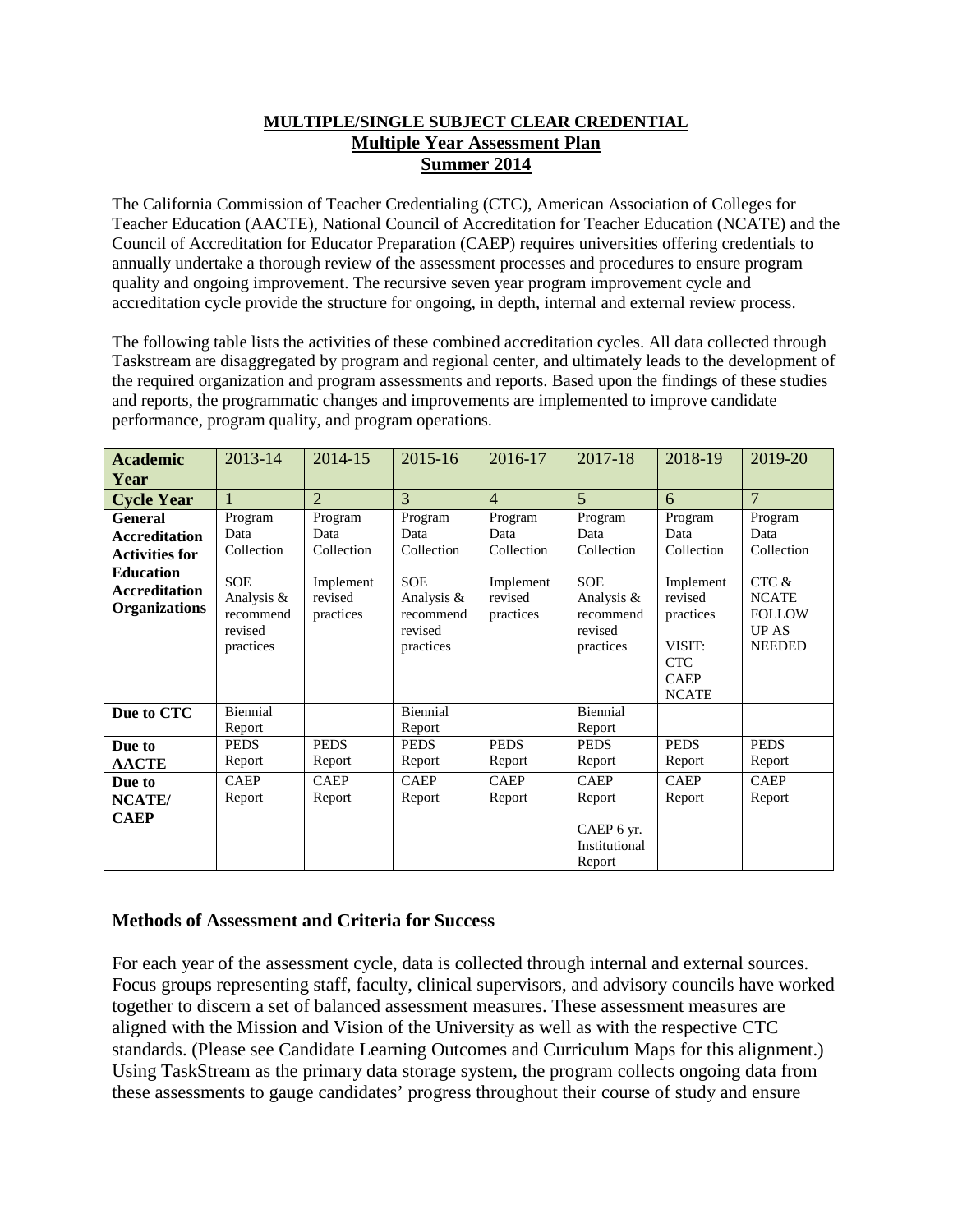CTC program standards are met. Each signature assignment is evaluated using a supporting rubric. The key assessments for this program and supporting rubrics are listed below. All candidates are expected to be at the "proficient level of performance with a score of "3" or above in each rubric criteria. Following these tables, are the accompanying rubrics.

## **Direct Measures:**

| <b>Evaluation Instrument</b>   | <b>Description</b>                                    | <b>Standards Assessed</b>                              |
|--------------------------------|-------------------------------------------------------|--------------------------------------------------------|
| GED 641 (Signature Assignment) | School Communities in a Pluralistic<br>Society        | 5g, 5h, 6a.1, 6b.1, 6b, 6c, 6d, 5g, 5h                 |
| GED 642 (Signature Assignment) | <b>Teaching Strategies for English</b><br>Learners    | 6a, 6a.1, 6a.2, 6a.3, 6a.4, 6a.5, 6b,<br>6c, 1,3,19,24 |
| GED 673 (Signature Assignment) | <b>Culminating Questions and</b><br>Reflections Guide | 1a-e,f, 2a, 4a-h, 5a-i, 6a-d                           |
| GED 677 (Signature Assignment) | <b>Teaching Strategies for Special</b><br>Populations | $6b.1 - 6b.6$                                          |

## **Indirect Measures:**

| <b>Evaluation Instrument</b>  | <b>Description</b>          | <b>Use</b>                                                      |
|-------------------------------|-----------------------------|-----------------------------------------------------------------|
| Exit Survey                   | Form-Based Author Responses | Feedback used for quality assurance<br>and program improvement  |
| <b>Disposition Assessment</b> | Form-Based Author Responses | Monitor candidates' development of<br>professional dispositions |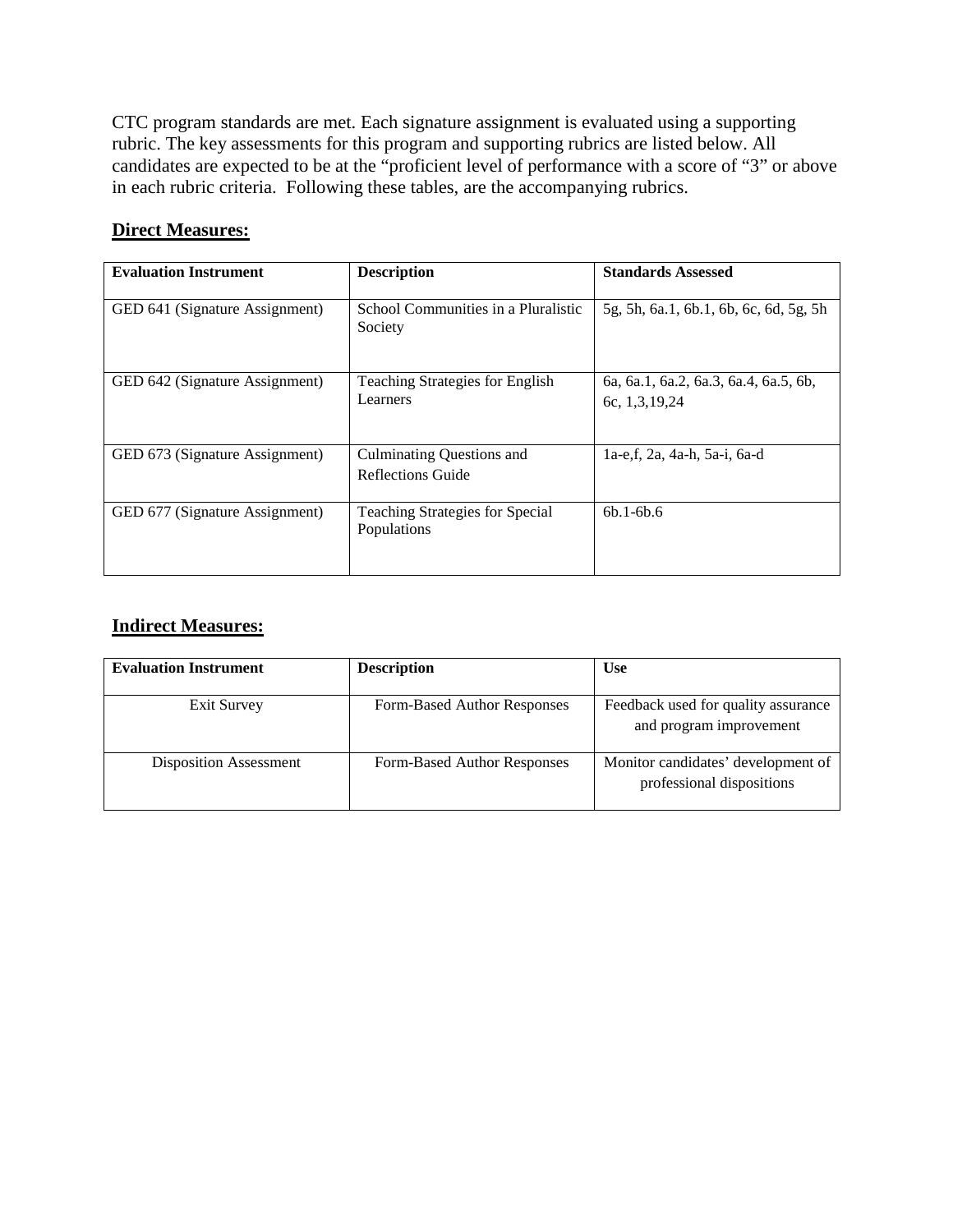## **Key Assessment Rubrics:**

created **5** taskstream

# **GED 641 School Communities in a Pluralistic Society**

|                                  | <b>Elements Not Evident</b>                                                                        | <b>Elements Somewhat Evident</b>                                                                                                                                                                           | <b>Elements Evident</b>                                                                                                                                                                              | <b>Elements Highly Evident</b>                                                                                                                                                                    | Score/Level |
|----------------------------------|----------------------------------------------------------------------------------------------------|------------------------------------------------------------------------------------------------------------------------------------------------------------------------------------------------------------|------------------------------------------------------------------------------------------------------------------------------------------------------------------------------------------------------|---------------------------------------------------------------------------------------------------------------------------------------------------------------------------------------------------|-------------|
| Slides                           | Includes $<$ 9 slides with $<$ 4<br>related photos. Not all the<br>required information is evident | Includes 10 slides with 4+<br>related photos; bullets include<br>the basic required information.                                                                                                           | Includes 11+ slides that<br>include more than the basic<br>aspects of the culture with 5+<br>related photos; bullets are well<br>described, but concise.                                             | Includes 12-15 slides covering<br>many aspects of the culture<br>with 6+ related photos; bullets<br>focus on the more significant<br>information.                                                 |             |
| Information<br>sources           | Includes information from a<br>few sources and includes a list<br>of "Works Cited" at the end.     | Includes accurate information<br>from books and the internet.<br>Includes "Works Cited."                                                                                                                   | Includes accurate information<br>taken from personal<br>interview(s) as well as<br>information from books and<br>the internet. Includes "Works"<br>Cited"                                            | Includes quotes from a<br>personal interview with a<br>person from that culture as<br>well as current information<br>from books, internet. Includes<br>"Works Cited."                             |             |
| Application<br>Ωt<br>information | Includes some accurate<br>cultural information that would<br>help educators.                       | Includes accurate cultural<br>information that would help<br>other educators effectively<br>teach the students and one<br>other aspect (praise discipline<br>or learning style or parent<br>communication) | Includes accurate cultural<br>information that would help<br>educators effectively teach the<br>educators and two other<br>aspects (praise/discipline,<br>learning style or parent<br>communication) | The oral presentation<br>effectively communicates<br>critical information; candidate<br>adds relevant description to<br>the bulleted items. Music from<br>the culture is included in some<br>way. |             |
| Oral<br>presentation             | The Power Point is not<br>presented orally in such a way<br>as to get the listeners'<br>attention  | The oral presentation consists<br>more of reading the Power<br>Point and adding some<br>relevant description of the<br>bulleted items.                                                                     | The oral presentation<br>communicates the key<br>information in an engaging<br>manner and includes relevant<br>description of the bulleted<br><i>items.</i>                                          | The oral presentation<br>effectively communicates<br>critical information; candidate<br>adds relevant description to<br>the bulleted items. Music from<br>the culture is included in some<br>way. |             |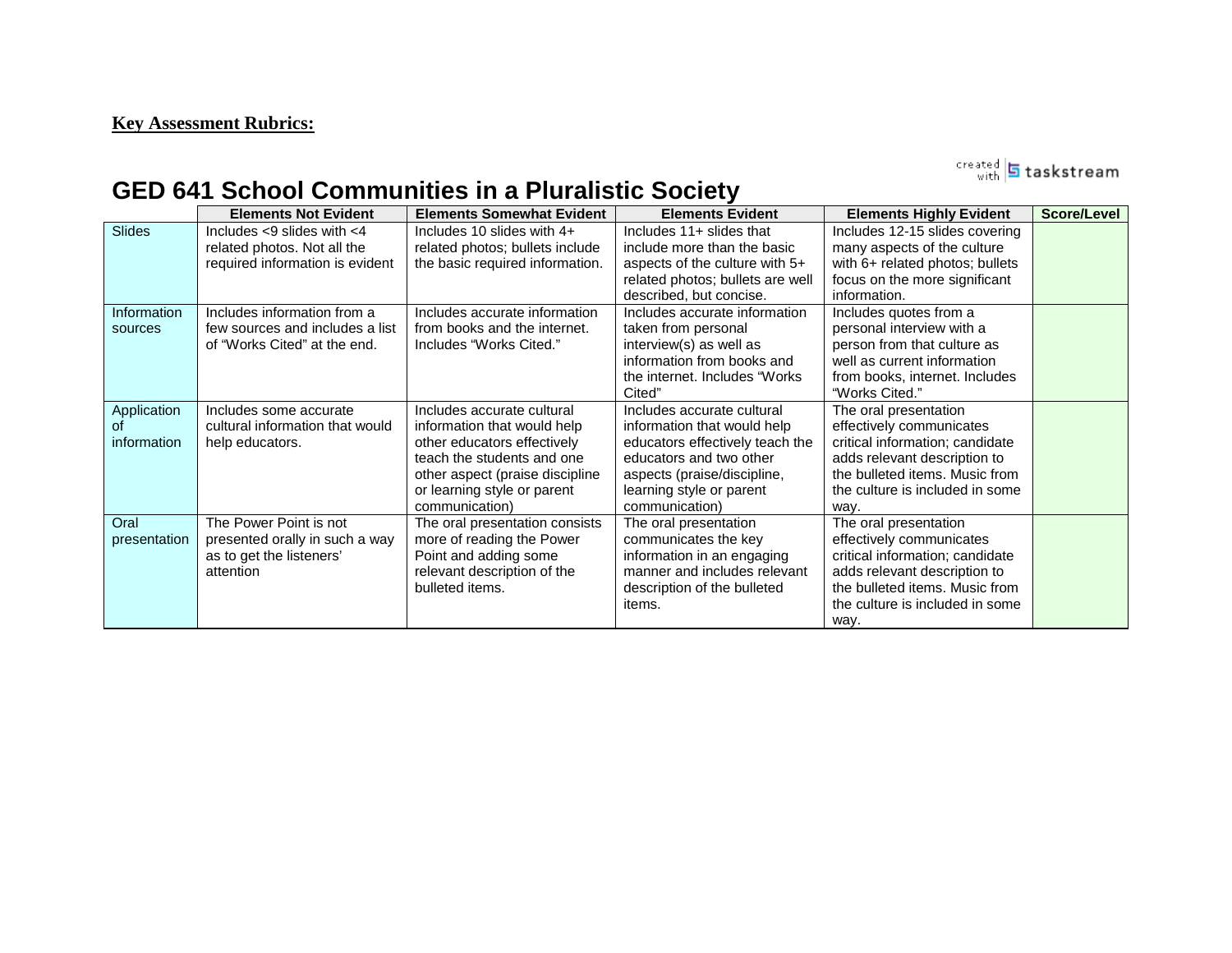# **GED 642 Signature Assignment Rubric**

<sup>created</sup> 5 taskstream

|                   | <b>Far Below Standard</b>                   | <b>Below Standard</b>                                                                     | <b>Meets Standard</b>                                                                           | <b>Exceeds Standard</b>         | <b>Score/Level</b> |
|-------------------|---------------------------------------------|-------------------------------------------------------------------------------------------|-------------------------------------------------------------------------------------------------|---------------------------------|--------------------|
| Unit overview     | Several elements missing                    | A few elements missing                                                                    | All elements present, but                                                                       | All elements present and        |                    |
| clarity and       |                                             |                                                                                           | minimal description                                                                             | well-described                  |                    |
| coherency of      | <b>Standards</b>                            |                                                                                           |                                                                                                 |                                 |                    |
| rationale         | CA-PLNU/CLAD (2011)                         |                                                                                           |                                                                                                 |                                 |                    |
|                   | Standard:                                   |                                                                                           |                                                                                                 |                                 |                    |
|                   |                                             |                                                                                           | Standard 5: First- and Second-Language Development & Their Relationship to Academic Achievement |                                 |                    |
| Standards and     | Only content standards and                  | Content and ELD standards                                                                 | Content and ELD standards                                                                       | Content and ELD standards       |                    |
| objectives        | objectives are present.                     | selected are appropriate for                                                              | selected are appropriate for                                                                    | selected are appropriate for    |                    |
| present in the    |                                             | the lesson, but not                                                                       | both the lesson and the EL                                                                      | both the lesson and the EL      |                    |
| unit plan         |                                             | necessarily appropriate for                                                               | students' proficiency level.                                                                    | students' proficiency level.    |                    |
|                   |                                             | the EL students. Content                                                                  | Content and language                                                                            | Content and language            |                    |
|                   |                                             | objectives are addressed in                                                               | objectives are aligned to the                                                                   | objectives are aligned to the   |                    |
|                   |                                             | the lesson, but language                                                                  | standards, but language                                                                         | standards and both are          |                    |
|                   |                                             | objectives are weak and/or                                                                | objectives are not adequately                                                                   | effectively addressed in the    |                    |
|                   |                                             | not addressed in the lessons.                                                             | addressed in the lessons.                                                                       | lessons.                        |                    |
|                   | <b>Standards</b>                            |                                                                                           |                                                                                                 |                                 |                    |
|                   | CA-PLNU/CLAD (2011)                         |                                                                                           |                                                                                                 |                                 |                    |
|                   | Standard:                                   |                                                                                           |                                                                                                 |                                 |                    |
|                   | Standard 4: Language Structure and Use      |                                                                                           |                                                                                                 |                                 |                    |
|                   | Standard:                                   |                                                                                           |                                                                                                 |                                 |                    |
|                   |                                             |                                                                                           | Standard 5: First- and Second-Language Development & Their Relationship to Academic Achievement |                                 |                    |
| Comprehensible    | Teacher input is not adapted                | Teacher input is somewhat                                                                 | Teacher input is made                                                                           | Teacher input is made           |                    |
| input and         | for ELLs OR there is little                 | adapted for ELLs; minimal                                                                 | comprehensible via visuals,                                                                     | comprehensible via various      |                    |
| building          | evidence of building                        | building of background                                                                    | etc. and time is spent building                                                                 | media and background is         |                    |
| background        | background knowledge.                       | evident.                                                                                  | background knowledge,                                                                           | well-developed, meeting the     |                    |
| knowledge         |                                             |                                                                                           | partially meeting the needs of                                                                  | needs of the ELL students in    |                    |
|                   |                                             |                                                                                           | the ELL students in the                                                                         | the classroom.                  |                    |
|                   |                                             |                                                                                           | classroom.                                                                                      |                                 |                    |
|                   | <b>Standards</b>                            |                                                                                           |                                                                                                 |                                 |                    |
|                   | CA-PLNU/CLAD (2011)<br>Standard:            |                                                                                           |                                                                                                 |                                 |                    |
|                   |                                             |                                                                                           |                                                                                                 |                                 |                    |
|                   | Standard 4: Language Structure and Use      |                                                                                           |                                                                                                 |                                 |                    |
|                   | Standard:                                   |                                                                                           |                                                                                                 |                                 |                    |
|                   | Standard:                                   |                                                                                           | Standard 5: First- and Second-Language Development & Their Relationship to Academic Achievement |                                 |                    |
|                   |                                             | Standard 9: Culture and Cultural Diversity and Their Relationship to Academic Achievement |                                                                                                 |                                 |                    |
|                   | Standard:                                   |                                                                                           |                                                                                                 |                                 |                    |
|                   | Standard 10: Culturally Diverse Instruction |                                                                                           |                                                                                                 |                                 |                    |
| <b>Student</b>    | Activities are designed more                | Activities are designed more                                                              | Activities are appropriately                                                                    | Activities and interaction are  |                    |
| activities and    | for EO students; little                     | for EO students; some                                                                     | designed and meaningful for                                                                     | both well-designed and          |                    |
| opportunities for | interaction present                         | interaction present                                                                       | the ELL students and some                                                                       | appropriate for the proficiency |                    |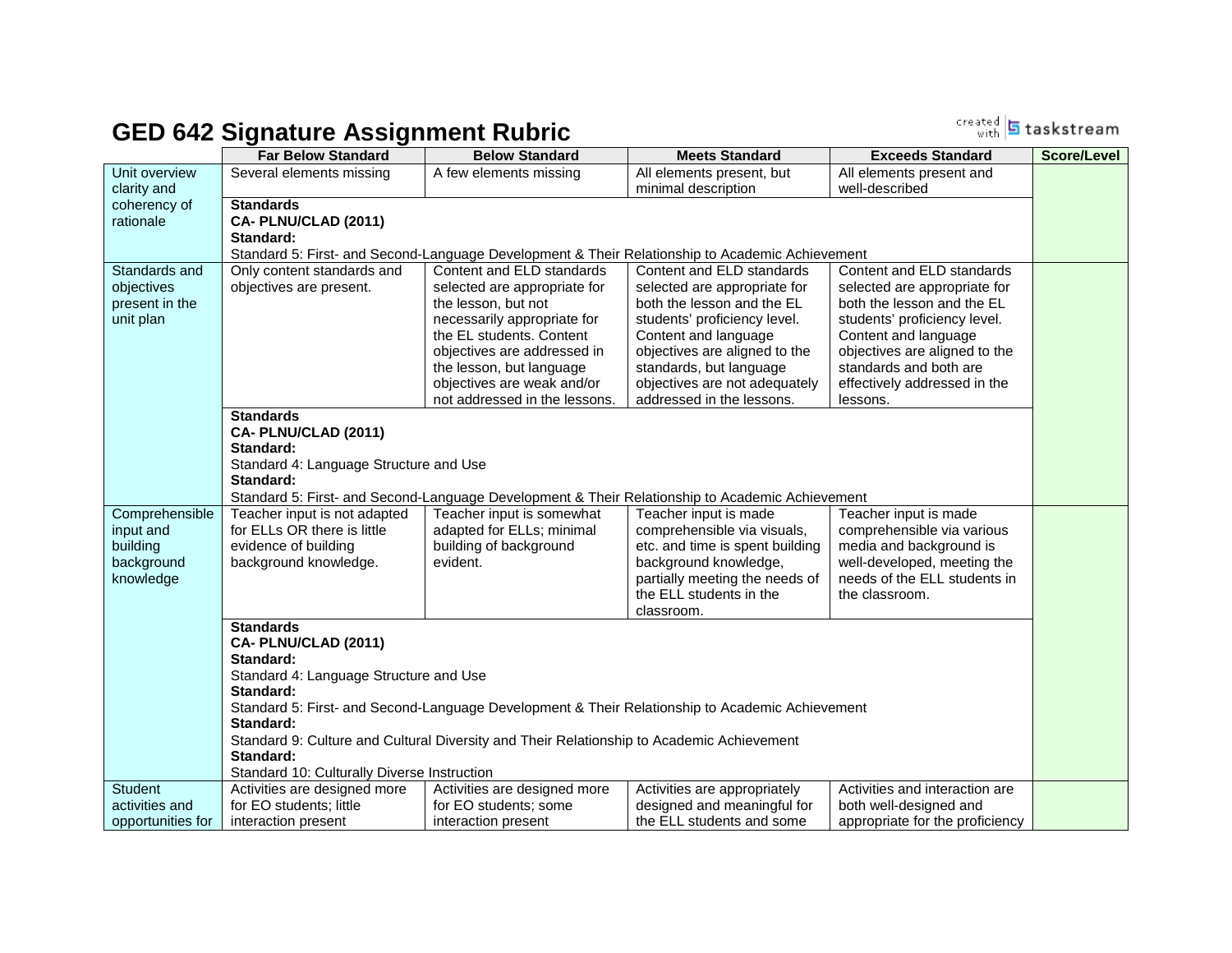|              | <b>Far Below Standard</b>                           | <b>Below Standard</b>                                                                    | <b>Meets Standard</b>                                                                           | <b>Exceeds Standard</b>                                   | Score/Level |
|--------------|-----------------------------------------------------|------------------------------------------------------------------------------------------|-------------------------------------------------------------------------------------------------|-----------------------------------------------------------|-------------|
| interaction  |                                                     |                                                                                          | structured interaction is                                                                       | level of the students and the                             |             |
|              |                                                     |                                                                                          | present                                                                                         | subject matter.                                           |             |
|              | <b>Standards</b>                                    |                                                                                          |                                                                                                 |                                                           |             |
|              | CA-PLNU/CLAD (2011)                                 |                                                                                          |                                                                                                 |                                                           |             |
|              | Standard:                                           |                                                                                          |                                                                                                 |                                                           |             |
|              | Standard 2: Equity and Diversity                    |                                                                                          |                                                                                                 |                                                           |             |
|              | Standard:                                           |                                                                                          |                                                                                                 |                                                           |             |
|              | Standard:                                           |                                                                                          | Standard 5: First- and Second-Language Development & Their Relationship to Academic Achievement |                                                           |             |
|              | Standard 10: Culturally Diverse Instruction         |                                                                                          |                                                                                                 |                                                           |             |
| SDAIE &      | Does not use appropriate                            | Uses a few scaffolding                                                                   | Selects appropriate SDAIE                                                                       | Selects and implements                                    |             |
| <b>CALLA</b> | scaffolding strategies                              | strategies appropriate to the                                                            | strategies and implements                                                                       | various SDAIE strategies and                              |             |
| strategies   |                                                     | subject & students'                                                                      | them well, but no learning                                                                      | 1 CALLA appropriately in the                              |             |
|              |                                                     | proficiency level.                                                                       | strategies evident.                                                                             | unit.                                                     |             |
|              | <b>Standards</b>                                    |                                                                                          |                                                                                                 |                                                           |             |
|              | CA- PLNU/CLAD (2011)                                |                                                                                          |                                                                                                 |                                                           |             |
|              | Standard:                                           |                                                                                          |                                                                                                 |                                                           |             |
|              |                                                     | Standard 7: Foundations of English Language/Literacy Development and Content Instruction |                                                                                                 |                                                           |             |
|              | Standard:                                           |                                                                                          |                                                                                                 |                                                           |             |
|              |                                                     |                                                                                          | Standard 8: Approaches and Methods for English Language Development and Content Instruction     |                                                           |             |
| Assessment   | Assessment included, but not                        | Minimal assessment and                                                                   | Assessment is present and                                                                       | The assessments are well-                                 |             |
| and self-    | appropriate for the objectives                      | minimal reflection included.                                                             | appropriate, but it is not clear                                                                | designed for the proficiency                              |             |
| reflection   | and/or the students.                                |                                                                                          | if students met objectives;                                                                     | level of the students; self-                              |             |
|              |                                                     |                                                                                          | self-reflection is insufficient.                                                                | reflection show what changes<br>need be made next time to |             |
|              |                                                     |                                                                                          |                                                                                                 | better meet the needs of the                              |             |
|              |                                                     |                                                                                          |                                                                                                 | ELLs and other students.                                  |             |
|              | <b>Standards</b>                                    |                                                                                          |                                                                                                 |                                                           |             |
|              | CA-PLNU/CLAD (2011)                                 |                                                                                          |                                                                                                 |                                                           |             |
|              | Standard:                                           |                                                                                          |                                                                                                 |                                                           |             |
|              | Standard 3: Evaluation and Assessment of Candidates |                                                                                          |                                                                                                 |                                                           |             |
|              | Standard:                                           |                                                                                          |                                                                                                 |                                                           |             |
|              | Standard 6: Assessment of English Learners          |                                                                                          |                                                                                                 |                                                           |             |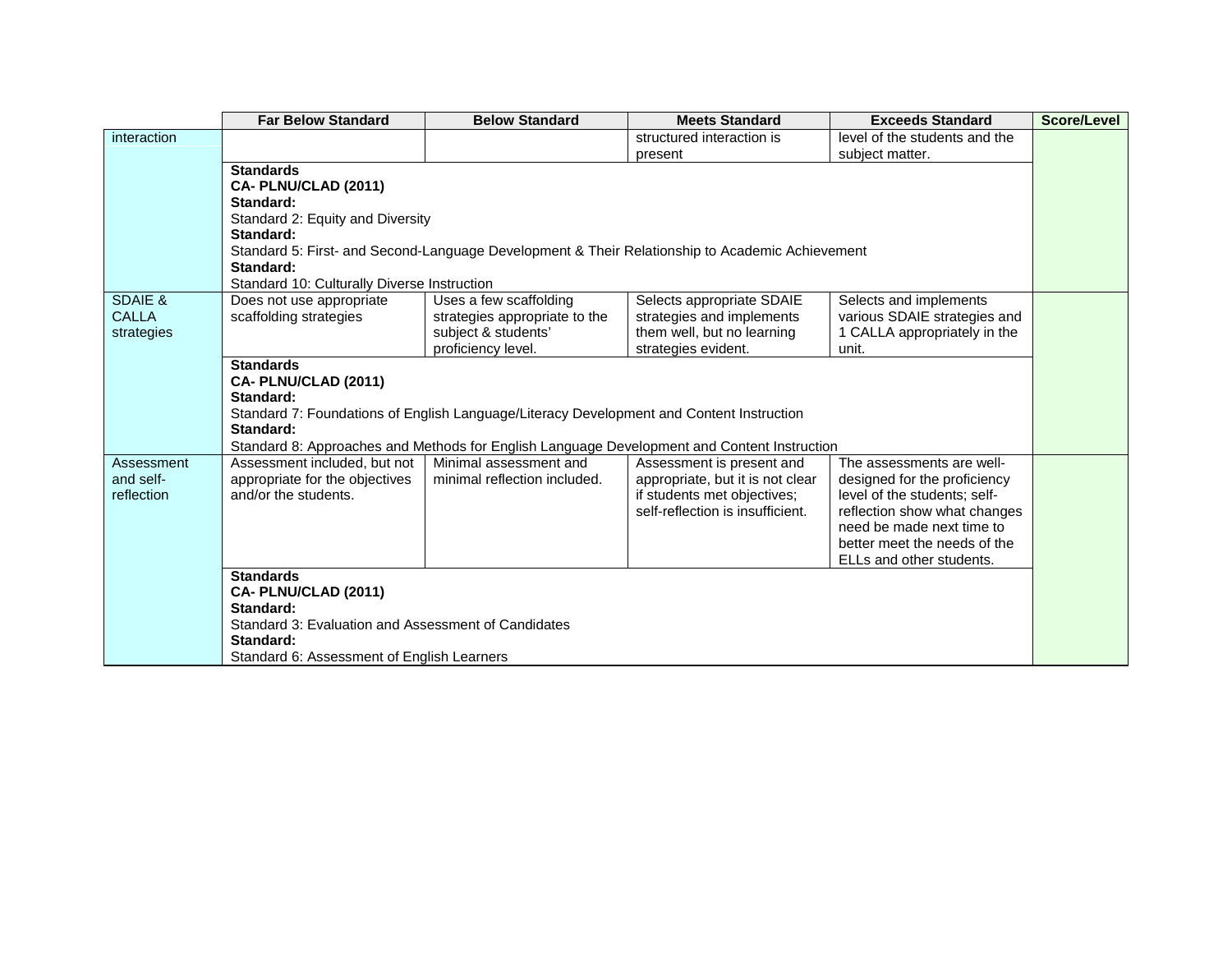created **5** taskstream

# **GED 673 Culminating Reflection of Teaching Practice Rubric**

|                                                                                         | <b>Far Below Standard</b>                                                                                                                                                                                                                                                                                                                                              | <b>Below Standard</b>                                                                   | <b>Meets Standard</b>                                          | <b>Exceeds Standard</b>                                                                        | <b>Score/Level</b> |  |  |
|-----------------------------------------------------------------------------------------|------------------------------------------------------------------------------------------------------------------------------------------------------------------------------------------------------------------------------------------------------------------------------------------------------------------------------------------------------------------------|-----------------------------------------------------------------------------------------|----------------------------------------------------------------|------------------------------------------------------------------------------------------------|--------------------|--|--|
| Reflection of your teaching<br>practice and student<br>learning                         | Inappropriate, irrelevant,<br>inaccurate or missing<br>reflection                                                                                                                                                                                                                                                                                                      | Minimal, limited, cursory,<br>inconsistent, ambiguous or<br>weakly connected reflection | Appropriate, relevant,<br>accurate and connected<br>reflection | Details, appropriate,<br>relevant, accurate, clear and<br>purposefully connected<br>reflection |                    |  |  |
|                                                                                         | <b>Standards</b><br>CA- PLNU/Multiple Subject & Single Subject Clear Credential (2011)<br>Standard:<br>Program Standard 4: Systematic Formative Assessment<br>Standard:<br>Program Standard 5: Pedagogy                                                                                                                                                                |                                                                                         |                                                                |                                                                                                |                    |  |  |
| Reflection on student<br>learning needs and the<br>ways you impacted student<br>success | Inappropriate, irrelevant,<br>inaccurate or missing<br>reflection                                                                                                                                                                                                                                                                                                      | Minimal, limited, cursory,<br>inconsistent, ambiguous or<br>weakly connected reflection | Appropriate, relevant,<br>accurate and connected<br>reflection | Details, appropriate,<br>relevant, accurate, clear and<br>purposefully connected<br>reflection |                    |  |  |
|                                                                                         | <b>Standards</b><br>CA- PLNU/Multiple Subject & Single Subject Clear Credential (2011)<br>Standard:<br>Program Standard 4: Systematic Formative Assessment<br>Standard:<br>Program Standard 5: Pedagogy<br>Standard:<br>Program Standard 6: Universal Access                                                                                                           |                                                                                         |                                                                |                                                                                                |                    |  |  |
| Reflection of student<br>learning, instructional<br>strategies and<br>assessments that  | Inappropriate, irrelevant,<br>inaccurate or missing<br>reflection                                                                                                                                                                                                                                                                                                      | Minimal, limited, cursory,<br>inconsistent, ambiguous or<br>weakly connected reflection | Appropriate, relevant,<br>accurate and connected<br>reflection | Details, appropriate,<br>relevant, accurate, clear and<br>purposefully connected<br>reflection |                    |  |  |
| illustrates a change or<br>improvement in your<br>teaching                              | <b>Standards</b><br>CA- PLNU/Multiple Subject & Single Subject Clear Credential (2011)<br>Standard:<br>Program Standard 2: Communication and Collaboration<br>Standard:<br>Program Standard 3: Support Provided to Participating Teacher<br>Standard:<br>Program Standard 4: Systematic Formative Assessment<br>Standard:<br>Program Standard 5: Pedagogy<br>Standard: |                                                                                         |                                                                |                                                                                                |                    |  |  |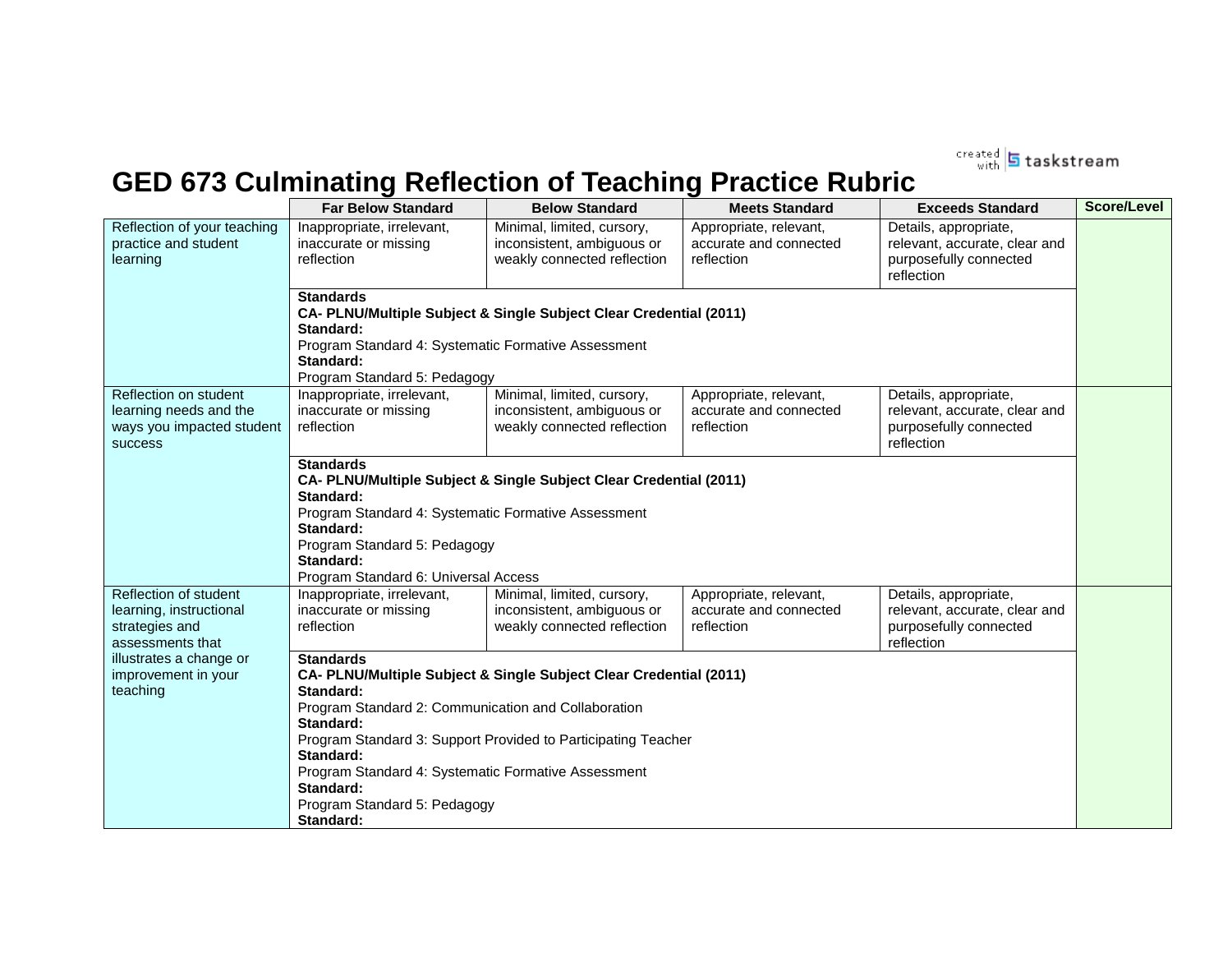|                                                                          | <b>Far Below Standard</b>                                                                                                                                                                                                                                                                                                        | <b>Below Standard</b>                                                                                                               | <b>Meets Standard</b> | <b>Exceeds Standard</b> | Score/Level |  |
|--------------------------------------------------------------------------|----------------------------------------------------------------------------------------------------------------------------------------------------------------------------------------------------------------------------------------------------------------------------------------------------------------------------------|-------------------------------------------------------------------------------------------------------------------------------------|-----------------------|-------------------------|-------------|--|
|                                                                          | Program Standard 6: Universal Access                                                                                                                                                                                                                                                                                             |                                                                                                                                     |                       |                         |             |  |
| Reflection on next steps in<br>your growth as a<br>professional educator | Inappropriate, irrelevant,<br>Appropriate, relevant,<br>Minimal, limited, cursory,<br>Details, appropriate,<br>inconsistent, ambiguous or<br>inaccurate or missing<br>relevant, accurate, clear and<br>accurate and connected<br>weakly connected reflection<br>purposefully connected<br>reflection<br>reflection<br>reflection |                                                                                                                                     |                       |                         |             |  |
|                                                                          | <b>Standards</b><br>Standard:<br>Program Standard 1: Program Rationale and Design<br>Standard:<br>Program Standard 2: Communication and Collaboration<br>Standard:                                                                                                                                                               | CA- PLNU/Multiple Subject & Single Subject Clear Credential (2011)<br>Program Standard 3: Support Provided to Participating Teacher |                       |                         |             |  |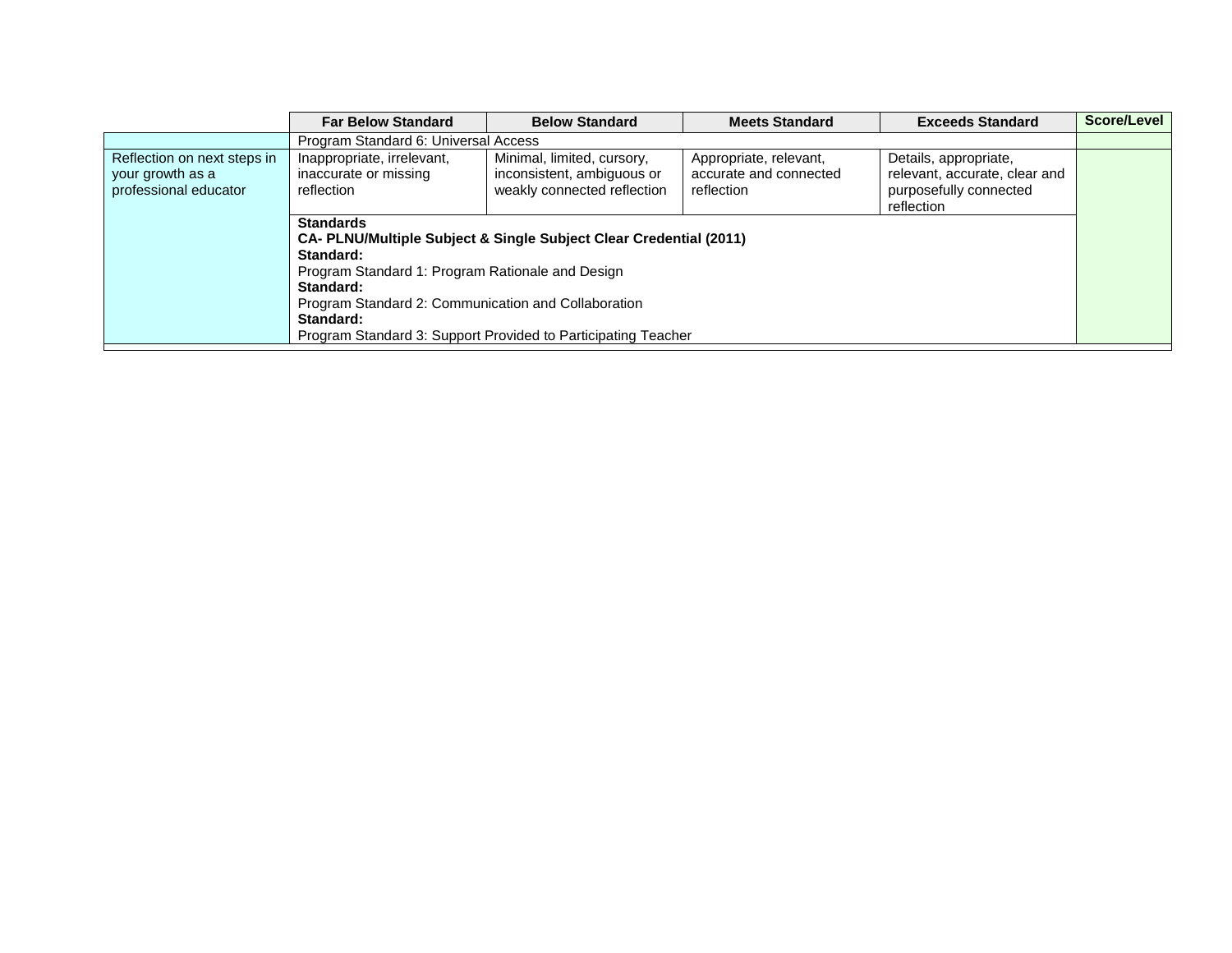# **GED 677 - Teaching Strategies for Special Populations (Rev. 5.1.12)**

**Far Below Standard | Below Standard | Meets Standard | Exceeds Standard | Score/Level** Collaboration with Key Educators at School Site Little or no evidence of statements of collaboration with key educators ( administrator, special education teacher, counselor, school psychologist) that promote inclusive practices for students with diverse needs. A partial statement of collaboration with key educators ( administrator, special education teacher, counselor, school psychologist) that promote inclusive practices for students with diverse needs. Clear statements of collaboration with key educators ( administrator, special education teacher, counselor, school psychologist) that promote inclusive practices for students with diverse needs. Clear, consistent, and convincing statements of collaboration with key educators ( administrator, special education teacher, counselor, school psychologist) that promote inclusive practices for students with diverse needs. **Standards CA- PLNU/Multiple Subject & Single Subject Clear Credential (2011) Standard:** Program Standard 6: Universal Access **CA- PLNU/Pupil Personnel Services Credential (2011) Standard:** Standard 3: Socio-Cultural Competence **Standard:** Standard 5: Comprehensive Prevention and Early Intervention for Achievement **Standard:** Standard 23: Advocacy Personal Philosophy of Inclusive Practices Little or no evidence given in power point presentation of the personal philosophy of inclusive practices. Partial evidence given in power point presentation of the personal philosophy of inclusive practices. Clear evidence given in power point presentation of the personal philosophy of inclusive practices. Clear, consistent, and convincing evidence shown in power point presentation of the personal philosophy of inclusive practices. **Standards CA- PLNU/Multiple Subject & Single Subject Clear Credential (2011) Standard:** Program Standard 6: Universal Access **CA- PLNU/Pupil Personnel Services Credential (2011) Standard:**

created 5 taskstream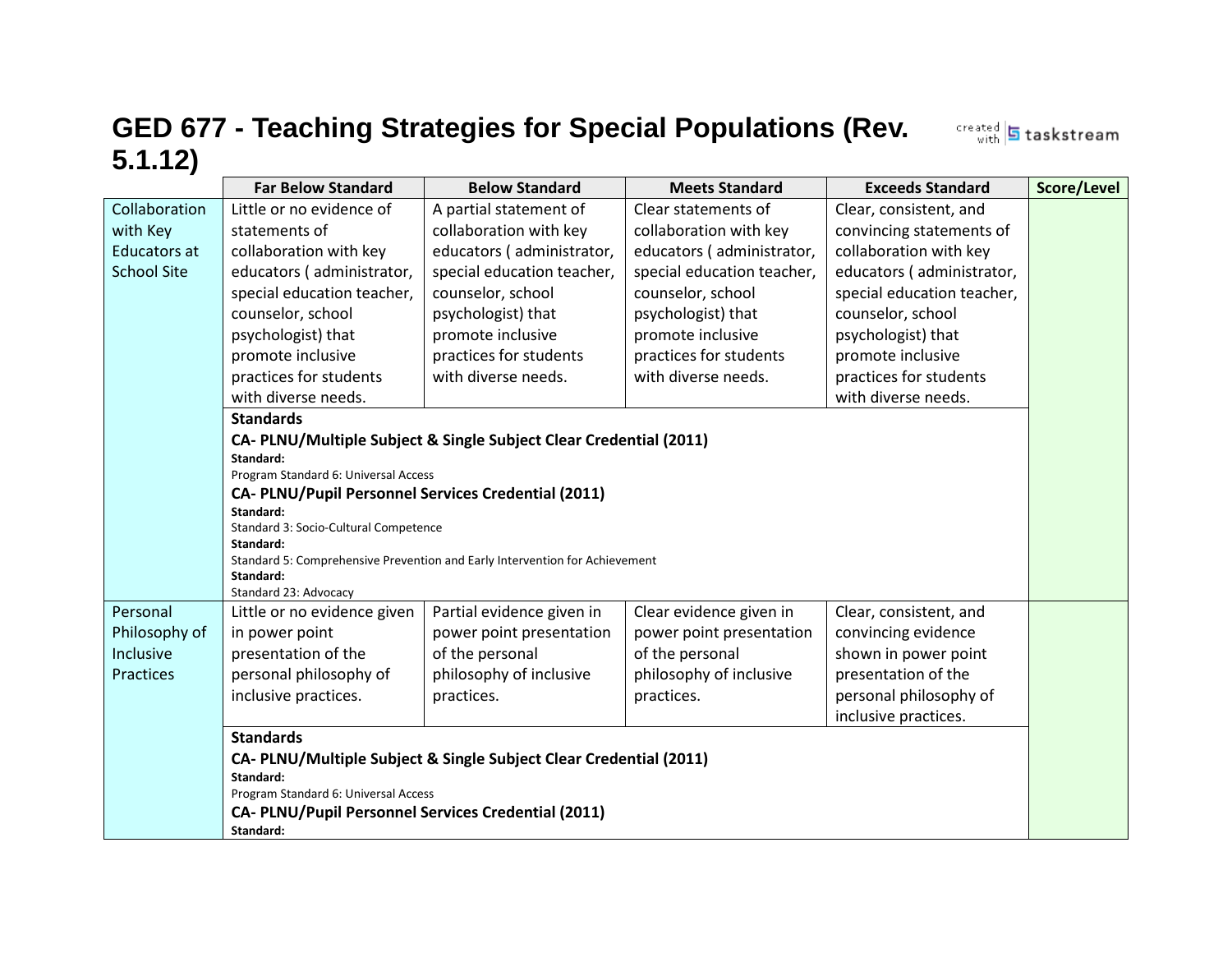|                       | <b>Far Below Standard</b>                                          | <b>Below Standard</b>                                              | <b>Meets Standard</b>      | <b>Exceeds Standard</b>    | Score/Level |  |  |  |
|-----------------------|--------------------------------------------------------------------|--------------------------------------------------------------------|----------------------------|----------------------------|-------------|--|--|--|
|                       | Standard 10: Consultation                                          |                                                                    |                            |                            |             |  |  |  |
| Specific              | Little or no evidence in                                           | Partially gives evidence in                                        | Clearly gives evidence in  | Clearly, consistently, and |             |  |  |  |
| <b>Strategies for</b> | power point presentation                                           | power point presentation                                           | power point presentation   | convincingly evidence in   |             |  |  |  |
| <b>Student</b>        | of specific strategies for                                         | of specific strategies for                                         | of specific strategies for | power point presentation   |             |  |  |  |
| <b>Success</b>        | student success.                                                   | student success.                                                   | student success.           | of specific strategies for |             |  |  |  |
|                       |                                                                    |                                                                    |                            | student success.           |             |  |  |  |
|                       | <b>Standards</b>                                                   |                                                                    |                            |                            |             |  |  |  |
|                       | CA- PLNU/Multiple Subject & Single Subject Clear Credential (2011) |                                                                    |                            |                            |             |  |  |  |
|                       | Standard:                                                          |                                                                    |                            |                            |             |  |  |  |
|                       | Program Standard 5: Pedagogy                                       |                                                                    |                            |                            |             |  |  |  |
|                       | CA- PLNU/Pupil Personnel Services Credential (2011)<br>Standard:   |                                                                    |                            |                            |             |  |  |  |
|                       | Standard 11: Learning Theory and Educational Psychology            |                                                                    |                            |                            |             |  |  |  |
|                       | Standard:                                                          |                                                                    |                            |                            |             |  |  |  |
|                       | Standard 24: Learning, Achievement and Instruction                 |                                                                    |                            |                            |             |  |  |  |
| Example of            | Little or no evidence in                                           | Partially shows evidence                                           | Clearly shows evidence in  | Clearly, consistently, and |             |  |  |  |
| Individual            | presentation of an                                                 | in presentation of an                                              | presentation of an         | convincingly shows         |             |  |  |  |
| Differentiation       | example of individual                                              | example of individual                                              | example of individual      | evidence in presentation   |             |  |  |  |
| for Students          | differentiation for                                                | differentiation for                                                | differentiation for        | of an example of           |             |  |  |  |
| with Diverse          | students with diverse                                              | students with diverse                                              | students with diverse      | individual differentiation |             |  |  |  |
| <b>Needs</b>          | needs.                                                             | needs.                                                             | needs.                     | for students with diverse  |             |  |  |  |
|                       |                                                                    |                                                                    |                            | needs.                     |             |  |  |  |
|                       | <b>Standards</b>                                                   |                                                                    |                            |                            |             |  |  |  |
|                       |                                                                    | CA- PLNU/Multiple Subject & Single Subject Clear Credential (2011) |                            |                            |             |  |  |  |
|                       | Standard:<br>Program Standard 5: Pedagogy                          |                                                                    |                            |                            |             |  |  |  |
|                       | CA- PLNU/Pupil Personnel Services Credential (2011)                |                                                                    |                            |                            |             |  |  |  |
|                       | Standard:                                                          |                                                                    |                            |                            |             |  |  |  |
|                       | Standard 11: Learning Theory and Educational Psychology            |                                                                    |                            |                            |             |  |  |  |
| Reflection            | Little or no statement of :                                        | Partial statements of : 1)                                         | Clearly statements of : 1) | Clearly, consistently, and |             |  |  |  |
|                       | 1) Promotion of and                                                | Promotion of and                                                   | Promotion of and           | convincingly shows         |             |  |  |  |
|                       | participation in inclusive                                         | participation in inclusive                                         | participation in inclusive | statements of : 1)         |             |  |  |  |
|                       | practices for students                                             | practices for students                                             | practices for students     | Promotion of and           |             |  |  |  |
|                       | with diverse needs at                                              | with diverse needs at                                              | with diverse needs at      | participation in inclusive |             |  |  |  |
|                       | school and 2) Role of                                              | school and 2) Role of                                              | school and 2) Role of      | practices for students     |             |  |  |  |
|                       | leadership and advocacy                                            | leadership and advocacy                                            | leadership and advocacy    | with diverse needs at      |             |  |  |  |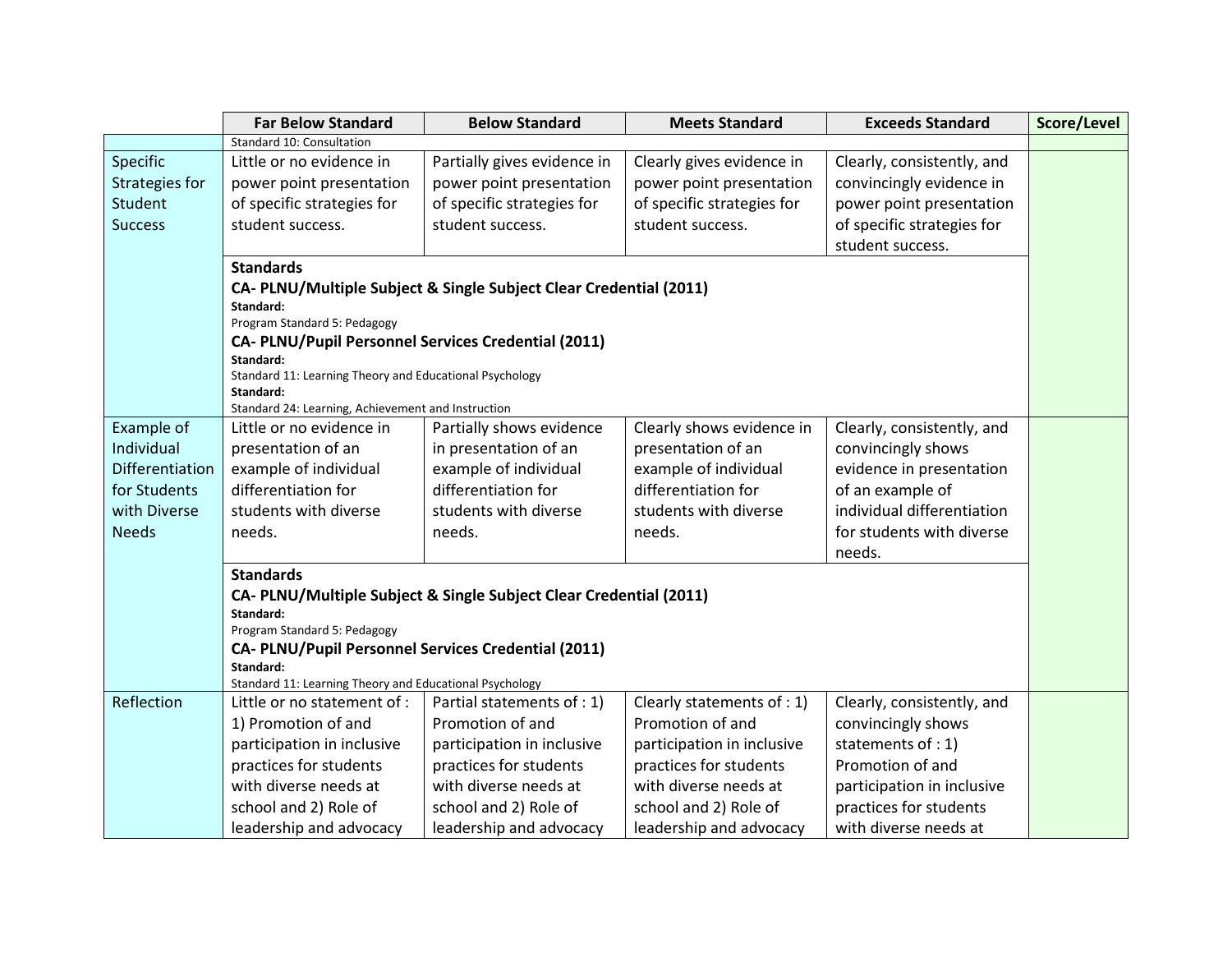| <b>Far Below Standard</b>                                  | <b>Below Standard</b>                                              | <b>Meets Standard</b>     | <b>Exceeds Standard</b>   | Score/Level |  |  |  |
|------------------------------------------------------------|--------------------------------------------------------------------|---------------------------|---------------------------|-------------|--|--|--|
| on behalf of all students                                  | on behalf of all students                                          | on behalf of all students | school and 2) Role of     |             |  |  |  |
| at school.                                                 | at school.                                                         | at school.                | leadership and advocacy   |             |  |  |  |
|                                                            |                                                                    |                           | on behalf of all students |             |  |  |  |
|                                                            |                                                                    |                           | at school.                |             |  |  |  |
| <b>Standards</b>                                           |                                                                    |                           |                           |             |  |  |  |
|                                                            | CA- PLNU/Multiple Subject & Single Subject Clear Credential (2011) |                           |                           |             |  |  |  |
| Standard:                                                  |                                                                    |                           |                           |             |  |  |  |
| Program Standard 5: Pedagogy                               |                                                                    |                           |                           |             |  |  |  |
| <b>CA- PLNU/Pupil Personnel Services Credential (2011)</b> |                                                                    |                           |                           |             |  |  |  |
| Standard:                                                  |                                                                    |                           |                           |             |  |  |  |
| Standard 11: Learning Theory and Educational Psychology    |                                                                    |                           |                           |             |  |  |  |
| Standard:                                                  |                                                                    |                           |                           |             |  |  |  |
| Standard 15: Literacy                                      |                                                                    |                           |                           |             |  |  |  |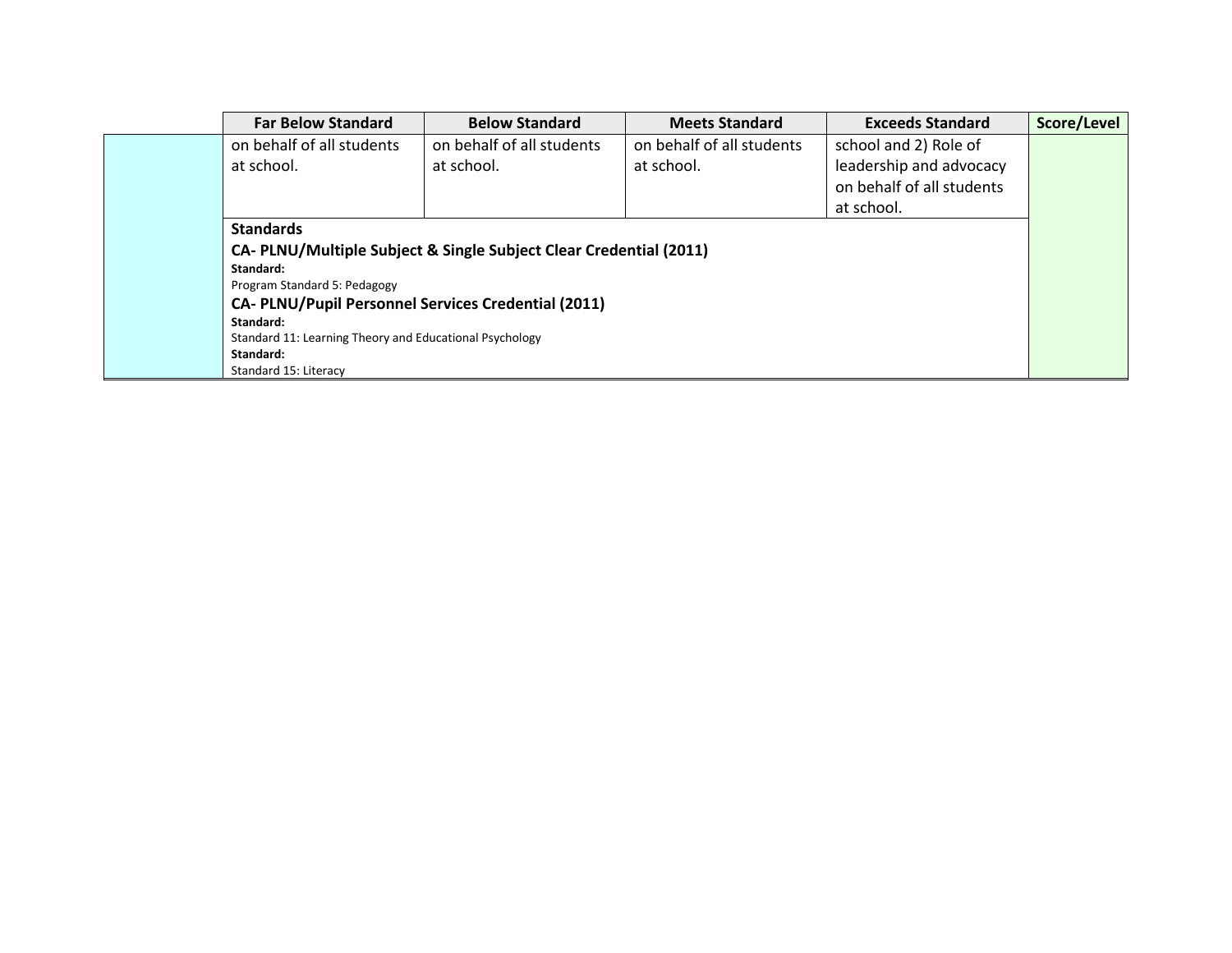| 1. Dignity & Honor:                                  | <b>Demonstrates</b> | Demonstrates indicator     | Demonstrates indicator  | Consistently and spontaneously       |  |
|------------------------------------------------------|---------------------|----------------------------|-------------------------|--------------------------------------|--|
| The candidate honors and respects the worthiness of  | indicator           | with direct prompting from | with minimal prompting. | demonstrates indicator with relative |  |
| all individuals in word and deed based on PLNU's     | infrequently if at  | peers or teacher. May have | Demonstrates an         | ease. Demonstrates the ability to    |  |
| Wesleyan heritage: We are individuals created in the | all.                | some difficulty in         | openness to reflect on  | self-correct or demonstrates         |  |
| image of God, committed to civility, respect,        |                     | responding openly to       | feedback from peers or  | responsiveness to feedback from      |  |
| hospitality, grace, and service.                     |                     | feedback from peers or     | teacher.                | peers or teacher if areas for        |  |
|                                                      |                     | teacher.                   |                         | improvement are discussed            |  |
| 2. Honesty & Integrity:                              | <b>Demonstrates</b> | Demonstrates indicator     | Demonstrates indicator  | Consistently and spontaneously       |  |
| The candidate demonstrates honesty, integrity, and   | indicator           | with direct prompting from | with minimal prompting. | demonstrates indicator with relative |  |
| coherence in attitudes, and actions, and is          | infrequently if at  | peers or teacher. May have | Demonstrates an         | ease. Demonstrates the ability to    |  |
| accountable to the norms and expectations of the     | all.                | some difficulty in         | openness to reflect on  | self-correct or demonstrates         |  |
| learning community.                                  |                     | responding openly to       | feedback from peers or  | responsiveness to feedback from      |  |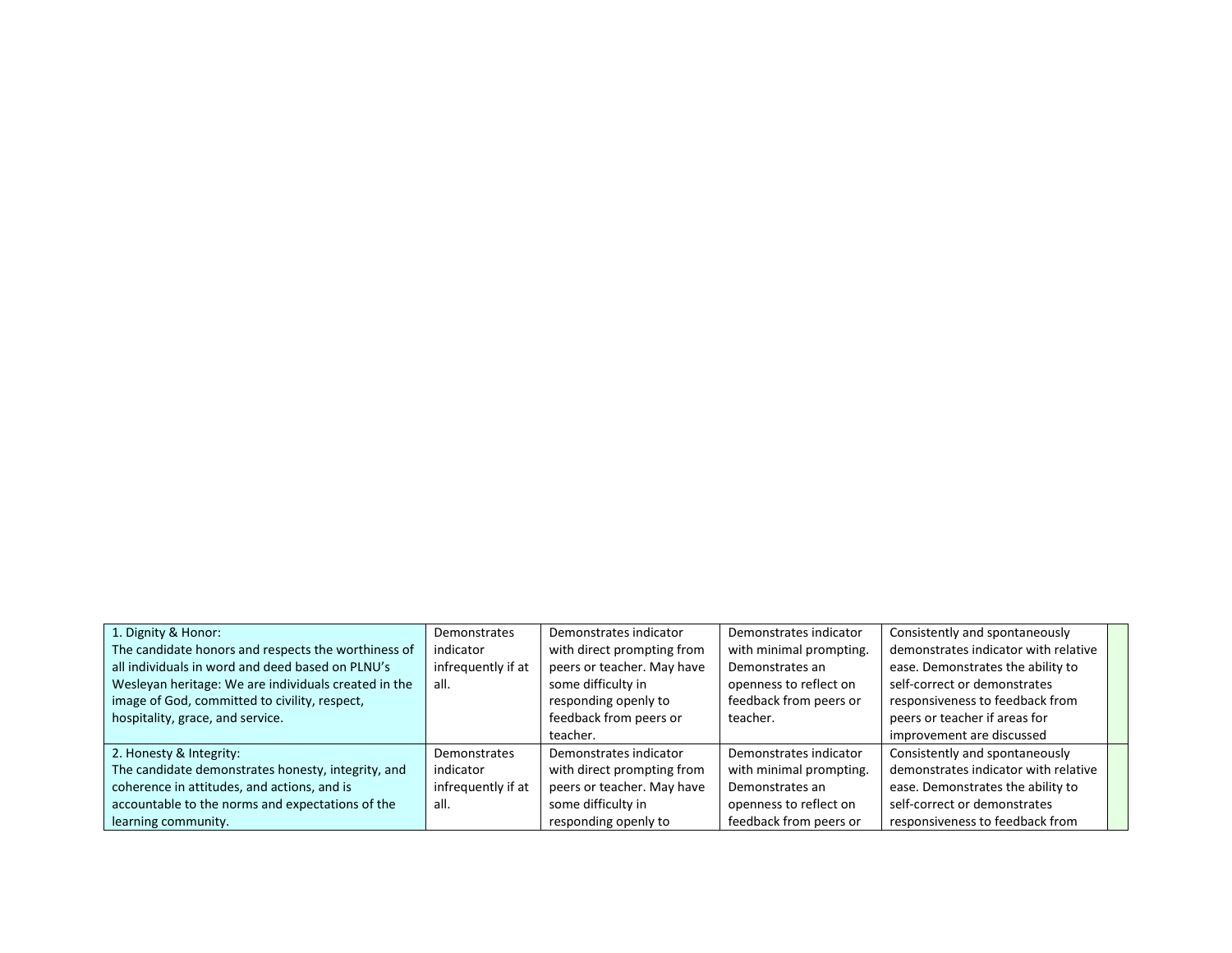|                                                                                                                                                                                                                                                                                                                                                                                                                    |                                                         | feedback from peers or<br>teacher.                                                                                                                                     | teacher.                                                                                                                             | peers or teacher if areas for<br>improvement are discussed                                                                                                                                                                                   |  |
|--------------------------------------------------------------------------------------------------------------------------------------------------------------------------------------------------------------------------------------------------------------------------------------------------------------------------------------------------------------------------------------------------------------------|---------------------------------------------------------|------------------------------------------------------------------------------------------------------------------------------------------------------------------------|--------------------------------------------------------------------------------------------------------------------------------------|----------------------------------------------------------------------------------------------------------------------------------------------------------------------------------------------------------------------------------------------|--|
| 3. Caring, Patience, and Respect:<br>The candidate demonstrates caring, patience,<br>fairness and respect for the knowledge level,<br>diversity, and abilities of others, ensuring that all<br>students have the opportunity to achieve.                                                                                                                                                                           | Demonstrates<br>indicator<br>infrequently if at<br>all. | Demonstrates indicator<br>with direct prompting from<br>peers or teacher. May have<br>some difficulty in<br>responding openly to<br>feedback from peers or<br>teacher. | Demonstrates indicator<br>with minimal prompting.<br>Demonstrates an<br>openness to reflect on<br>feedback from peers or<br>teacher. | Consistently and spontaneously<br>demonstrates indicator with relative<br>ease. Demonstrates the ability to<br>self-correct or demonstrates<br>responsiveness to feedback from<br>peers or teacher if areas for<br>improvement are discussed |  |
| 4. Spirit of Collaboration, Flexibility and Humility:<br>The candidate actively participates in and contributes<br>to the achievement of the learning community,<br>explaining own thought process with humility and<br>considers those of others with a positive, open-<br>minded attitude.                                                                                                                       | Demonstrates<br>indicator<br>infrequently if at<br>all. | Demonstrates indicator<br>with direct prompting from<br>peers or teacher. May have<br>some difficulty in<br>responding openly to<br>feedback from peers or<br>teacher. | Demonstrates indicator<br>with minimal prompting.<br>Demonstrates an<br>openness to reflect on<br>feedback from peers or<br>teacher. | Consistently and spontaneously<br>demonstrates indicator with relative<br>ease. Demonstrates the ability to<br>self-correct or demonstrates<br>responsiveness to feedback from<br>peers or teacher if areas for<br>improvement are discussed |  |
| 5. Harmony in Learning Community:<br>The candidate takes responsibility for resolving<br>conflicts or issues with others, and teaches students<br>those skills, in a way that sustains and enhances a<br>healthy and safe learning community.                                                                                                                                                                      | Demonstrates<br>indicator<br>infrequently if at<br>all. | Demonstrates indicator<br>with direct prompting from<br>peers or teacher. May have<br>some difficulty in<br>responding openly to<br>feedback from peers or<br>teacher. | Demonstrates indicator<br>with minimal prompting.<br>Demonstrates an<br>openness to reflect on<br>feedback from peers or<br>teacher. | Consistently and spontaneously<br>demonstrates indicator with relative<br>ease. Demonstrates the ability to<br>self-correct or demonstrates<br>responsiveness to feedback from<br>peers or teacher if areas for<br>improvement are discussed |  |
| 6. Self-Awareness/Calling:<br>The candidate shows awareness of areas of strength,<br>interests, learning style, and areas for continuing<br>growth; generates and follows through on<br>personalized growth plans. The candidate<br>demonstrates that serving as a professional educator<br>is a confirmed calling to equip, to transform and to<br>empower every student to fulfill his or her full<br>potential. | Demonstrates<br>indicator<br>infrequently if at<br>all. | Demonstrates indicator<br>with direct prompting from<br>peers or teacher. May have<br>some difficulty in<br>responding openly to<br>feedback from peers or<br>teacher. | Demonstrates indicator<br>with minimal prompting.<br>Demonstrates an<br>openness to reflect on<br>feedback from peers or<br>teacher. | Consistently and spontaneously<br>demonstrates indicator with relative<br>ease. Demonstrates the ability to<br>self-correct or demonstrates<br>responsiveness to feedback from<br>peers or teacher if areas for<br>improvement are discussed |  |
| 7. Perseverance with Challenge:<br>The candidate perseveres, remains engaged, and<br>persists as a life-long learner, especially when<br>academic and professional assignments are<br>perceived as challenging.                                                                                                                                                                                                    | Demonstrates<br>indicator<br>infrequently if at<br>all. | Demonstrates indicator<br>with direct prompting from<br>peers or teacher. May have<br>some difficulty in<br>responding openly to<br>feedback from peers or<br>teacher. | Demonstrates indicator<br>with minimal prompting.<br>Demonstrates an<br>openness to reflect on<br>feedback from peers or<br>teacher. | Consistently and spontaneously<br>demonstrates indicator with relative<br>ease. Demonstrates the ability to<br>self-correct or demonstrates<br>responsiveness to feedback from<br>peers or teacher if areas for<br>improvement are discussed |  |
| 8. Diligence in Work Habits & Responsibility for<br>Learning:<br>The candidate attends to the roles and                                                                                                                                                                                                                                                                                                            | Demonstrates<br>indicator<br>infrequently if at         | Demonstrates indicator<br>with direct prompting from<br>peers or teacher. May have                                                                                     | Demonstrates indicator<br>with minimal prompting.<br>Demonstrates an                                                                 | Consistently and spontaneously<br>demonstrates indicator with relative<br>ease. Demonstrates the ability to                                                                                                                                  |  |